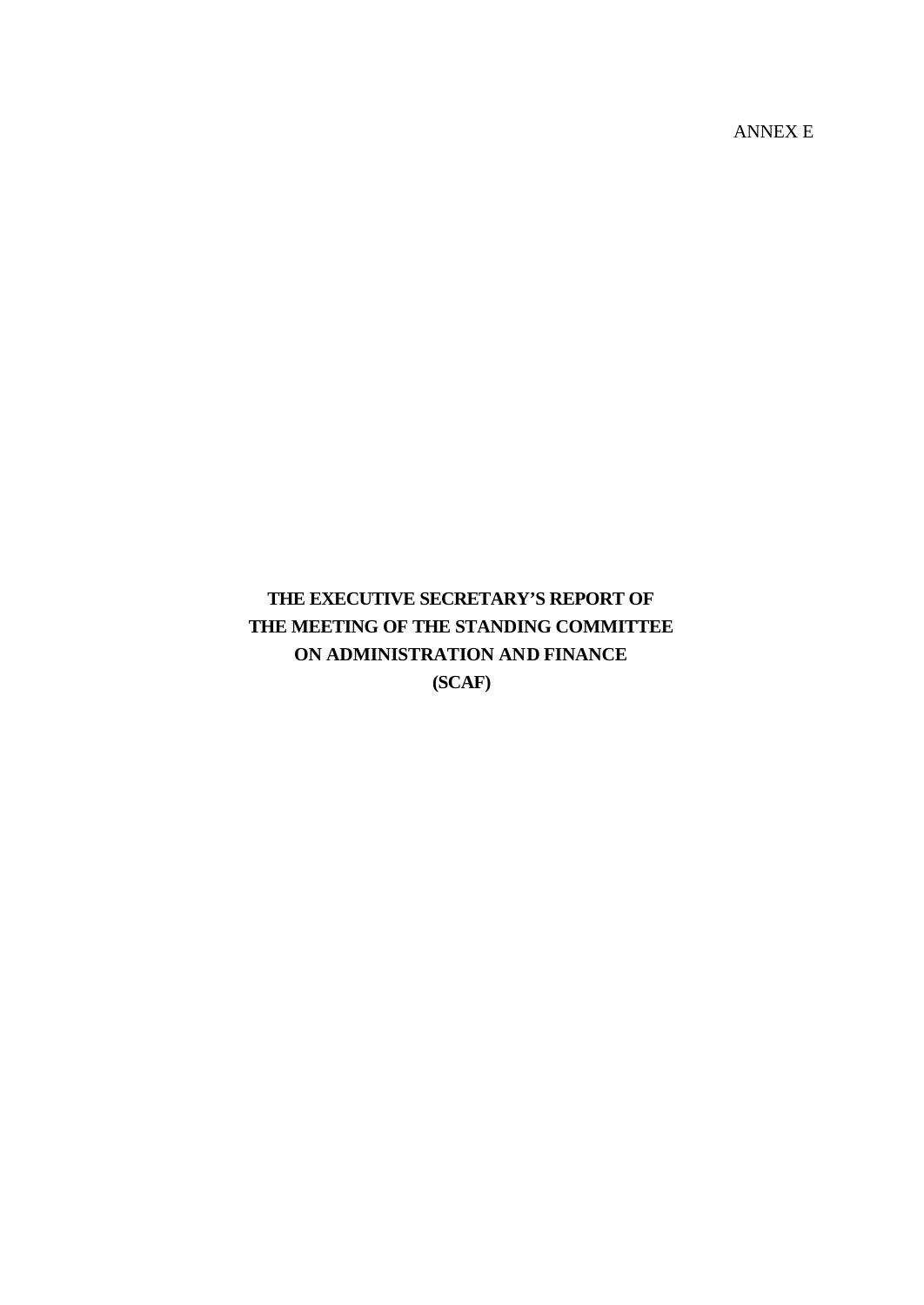## **THE EXECUTIVE SECRETARY'S REPORT OF THE MEETING OF THE STANDING COMMITTEE ON ADMINISTRATION AND FINANCE**

The Committee met on 25, 28 and 31 October 1988 under the Chairmanship of Mr C.M. Bhandari (India) and considered the following items:

- 1. Examination of Audited Financial Statements for 1987
- 2. Appointment of External Auditor
- 3. Review of Budget for 1988
- 4. Draft Budget for 1989 and Forecast Budget for 1990
- 5. Secretariat Staffing
- 6. Executive Secretary's Study of Specific Expenditure Items
- 7. Election of Chairman and Vice-Chairman of SCAF

## EXAMINATION OF AUDITED FINANCIAL STATEMENTS FOR 1987

2. The Committee had before it document CCAMLR-VII/4 'Examination of the Audited Financial Statements and Appointment of an External Auditor'.

3. The Auditor had reported that:

'The Statements are based on proper accounts and records; the income, expenditure and investment of moneys and the acquisition and disposal of assets by the Commission during the year ending 31 December 1987 have been in accordance with the Regulations.'

4. The Auditor also reported that the Statements accorded with International Accounting Standards. The Committee noted that there were no qualifications to the financial statements by the Auditor.

5. The Committee agreed that in accordance with Financial Regulation 12.1, the Commission should signify its acceptance of the financial statements.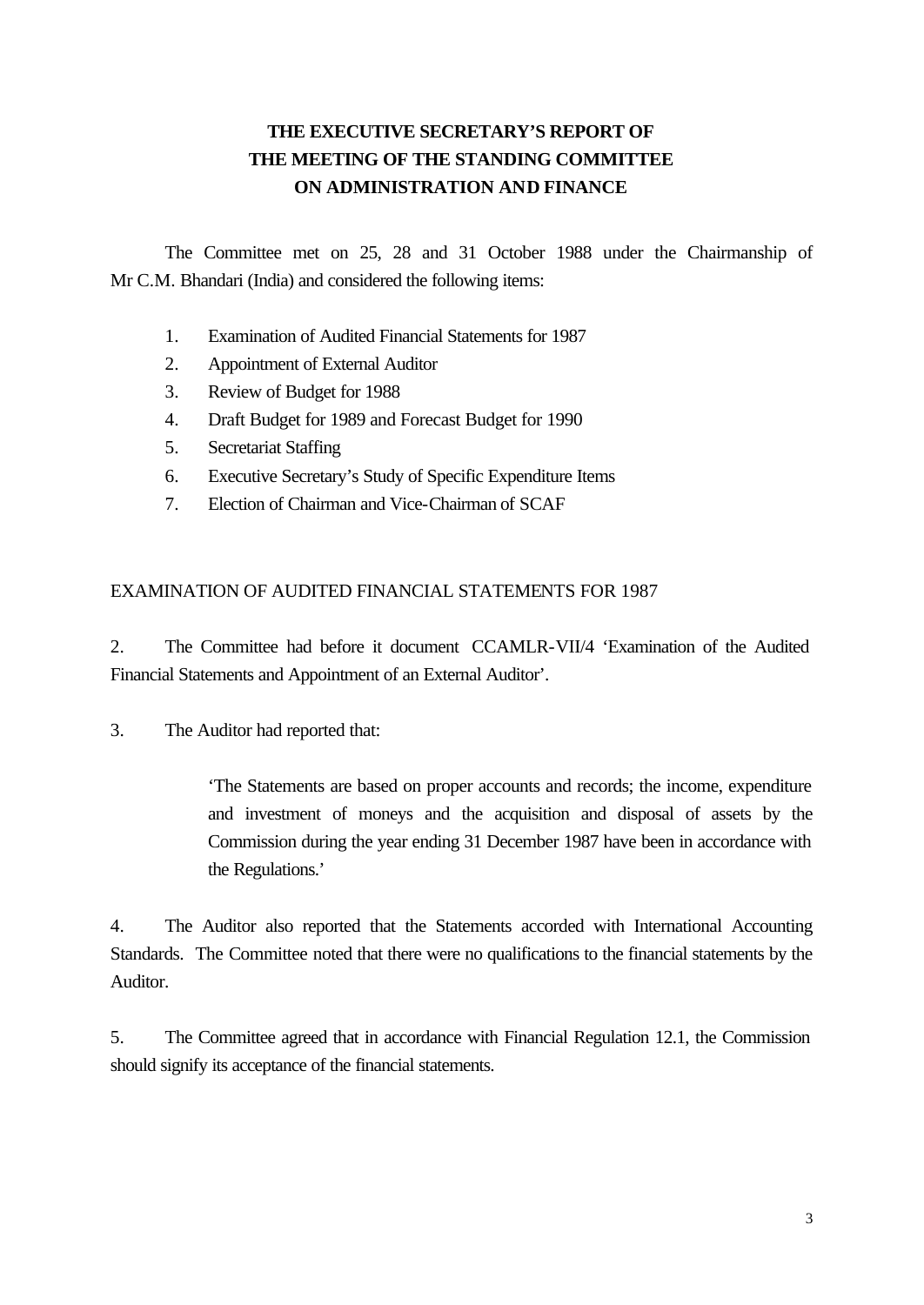## APPOINTMENT OF AN EXTERNAL AUDITOR

6. Financial Regulation 11.1 requires that the external auditor shall be the Auditor-General or equivalent statutory authority from a Member of the Commission and shall serve for a term of two years with the possibility of re-appointment.

7. The Auditor-General for Australia has served the Commission for the past six years and has indicated that he is available for re-appointment. The Committee supported his re-appointment.

#### REVIEW OF BUDGET FOR 1988

8. The Administration and Finance Officer introduced document CCAMLR-VII/5, explained the likely outcome of the 1988 budget and informed the Committee that no expenditures were expected to exceed the approved appropriations. The Committee commended the Secretariat for its management of the appropriations, noting that significant savings had been achieved in some items.

9. The Secretariat informed the Committee that since the budget papers had been prepared Spain had paid outstanding contributions and that Chile had paid a small amount owing which had arisen from an error in currency conversion. The Chilean contribution is now paid in full. The Argentine representative stated that his financial authorities were taking appropriate action to pay the small amount outstanding from Argentina which was also due to currency conversion.

10. As requested at the last Meeting the Executive Secretary had provided a statement of the financial consequences of late payment of Members' contributions. It was noted that '… contributions shall be due for payment on the first day of the financial year (i.e. the due date) and shall be paid not later than 150 days after that date …' (Financial Regulation 5.6). It was explained that the notification of the exact amount of contributions could not be sent until 1 February because of the need to receive and pay final accounts so that any surplus could be credited to members in the calculations. Although the due date for payment is 1 January this practical consideration prevents payments from being made earlier than mid-February. It was agreed that all Members should make their contributions as early as possible, and in any case before the expiry of the deadline for payment, i.e. 31 May of each year.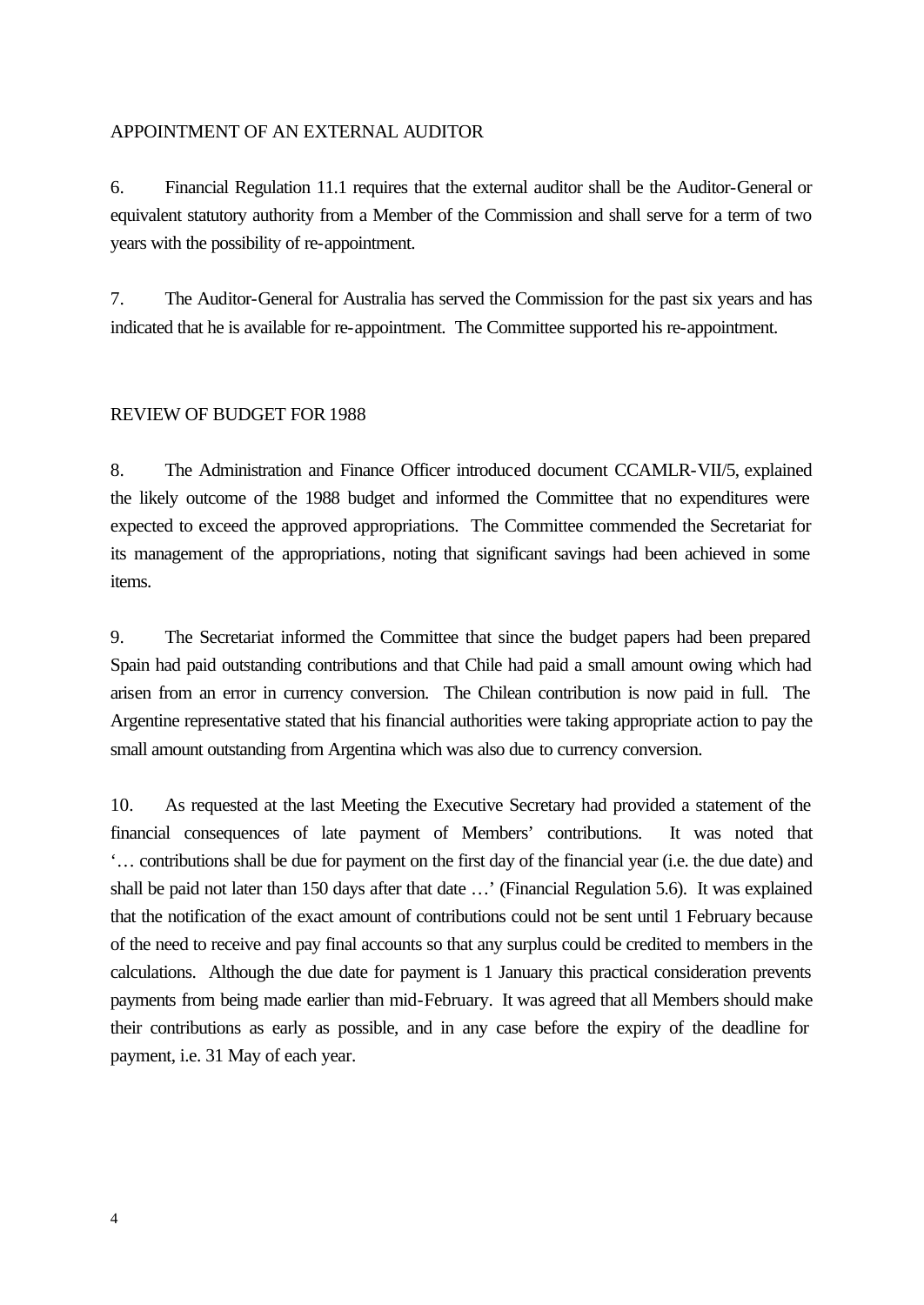## THE DRAFT BUDGET FOR 1989 AND THE FORECAST BUDGET FOR 1990

11. The budget paper was presented in the previously agreed format which distinguishes recurrent from non-recurrent expenditures. The objective of zero real growth in recurrent expenditure had again been achieved.

12. It was pointed out that in the amount allocated for 'Meetings', although some detailed items had increased by more than the inflation rate others had increased by less so that the overall amount was within zero real growth.

13. In response to a question concerning an allocation of A\$2 200 for publication of the Basic Documents, the Executive Secretary explained that the funds were included to meet the cost of amendments to the Conservation Measures in Force. It was agreed that in future the Conservation Measures in Force should be published in a separate document which could be revised as necessary without reprinting the Basic Documents volume.

14. The Chairman of the Scientific Committee attended the Meeting to present the proposed budget of his Committee. The expenditure proposals for the Scientific program were accepted. It was pointed out that although the Krill CPUE Workshop and the Meeting of the ad hoc Working Group on Krill were scheduled, one to follow the other, the meetings have separate objectives and the failure, for any reason, of one of them taking place should not prevent the other from going ahead.

15. Some delegations expressed concern at the large proportion of the Scientific Committee budget providing for translation of reports of working group meetings. The possibility was raised again of having reports that are not required urgently, translated in French, Spanish or Russian speaking countries. The Executive Secretary's Study of Specific Expenditure Items discusses this matter in some detail pointing to the practical difficulties involved. Several delegations agreed with these views and in particular identified the task of coordination in each country as likely to present significant problems. Recent initiatives taken by the Secretariat, aimed at improving the economy and accuracy of translation work, were explained and the Committee agreed that some time should be allowed to see if these were successful before the introduction of any further changes was contemplated. In the meantime the Secretariat was asked to continue to gather information on translation services provided from other countries. For future meetings of SCAF, the Secretariat was requested to separate the costs of translation from publication and postage costs in the presentation of the Scientific Committee's budget.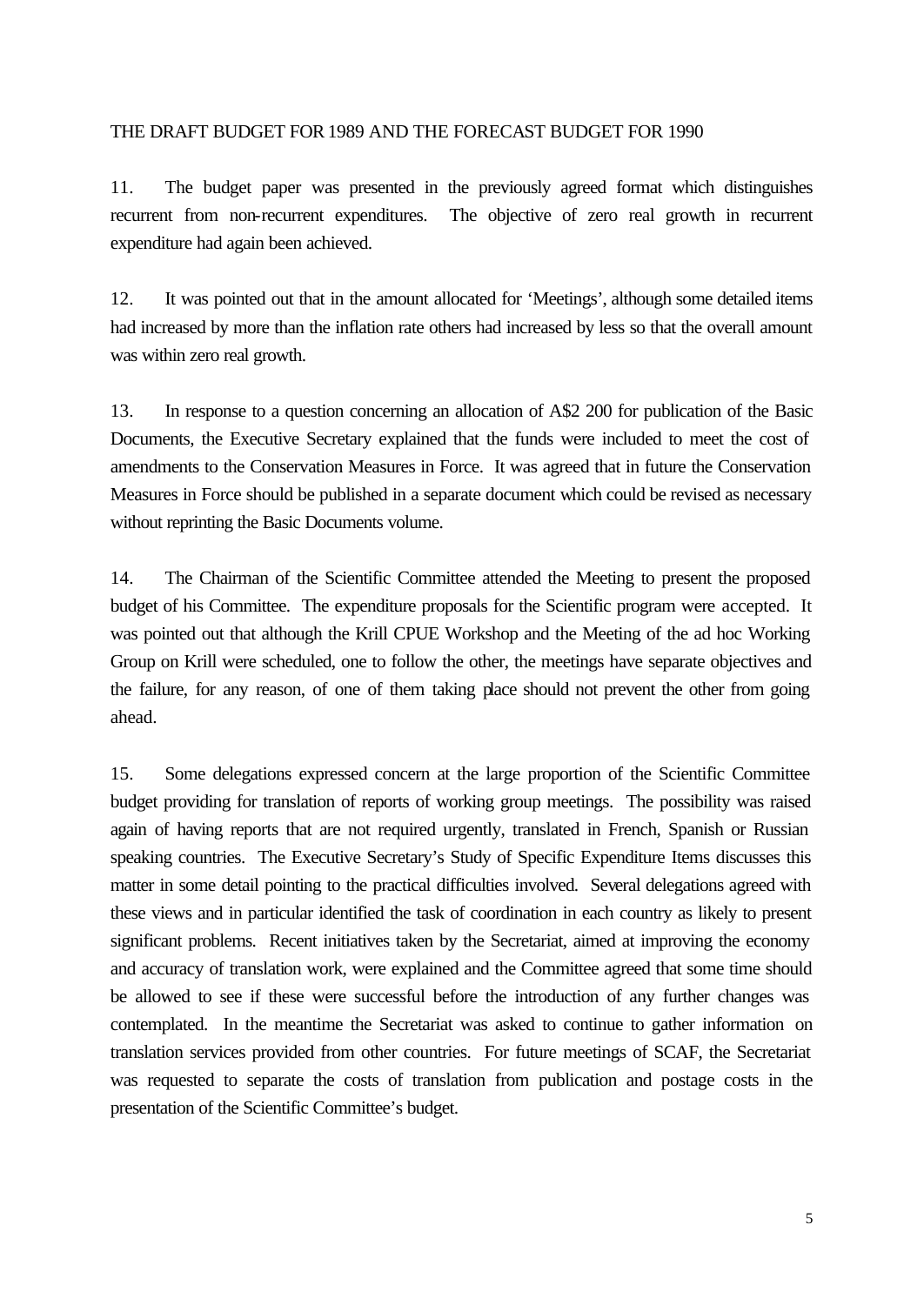16. The Executive Secretary drew attention to the increasing workload in data handling for the various activities of the Scientific Committee and the consequent need to strengthen the Secretariat's capability in this area (see paragraph 25 below). The Committee agreed to include an amount of A\$5 000 for the Science Officer to attend two training courses in the data base software used by the Secretariat.

17. The Committee also agreed that, should the Data Manager resign before the next meeting (see paragraph 22 below), the Executive Secretary could use funds appropriated for the Data Manager's salary to engage a suitably qualified person on a temporary basis as necessary.

#### BUDGET RATE OF GROWTH

18. The proposed 1989 expenditure of A\$1 215 300 represents a nominal increase of 5.2% over that of the approved 1988 budget. The rate of inflation for Australia in 1989 is expected to be around 5.5%, thus the 1989 expenditure will decrease by 0.3% in real terms. If the expenditure is divided into recurrent and non-recurrent expenditure, according to the Commission's practice, recurrent expenditure in 1989 decreases in real terms by 4.5%.

#### MEMBERS' CONTRIBUTIONS

19. The revised draft budget for 1989 indicates that the total Member's Contribution, after deducting estimated credits, will be A\$960 258 or A\$46 414 per Member after allowing for additional contributions of A\$31 967 by harvesting nations.

#### FORECAST 1990 BUDGET

20. Most items in the forecast 1990 budget are calculated on the basis of the 1989 figures, allowing 5.5% for inflation in 1990. The Committee was informed that the arrangement to use the Australian Antarctic Division's central computer system had worked well during 1988 and Members again expressed their appreciation to Australia for making these facilities available. It was noted that an amount of A\$60 000 is included in the 1990 estimates as a contingency in case the increase in computer usage by the Secretariat necessitates a change to this arrangement.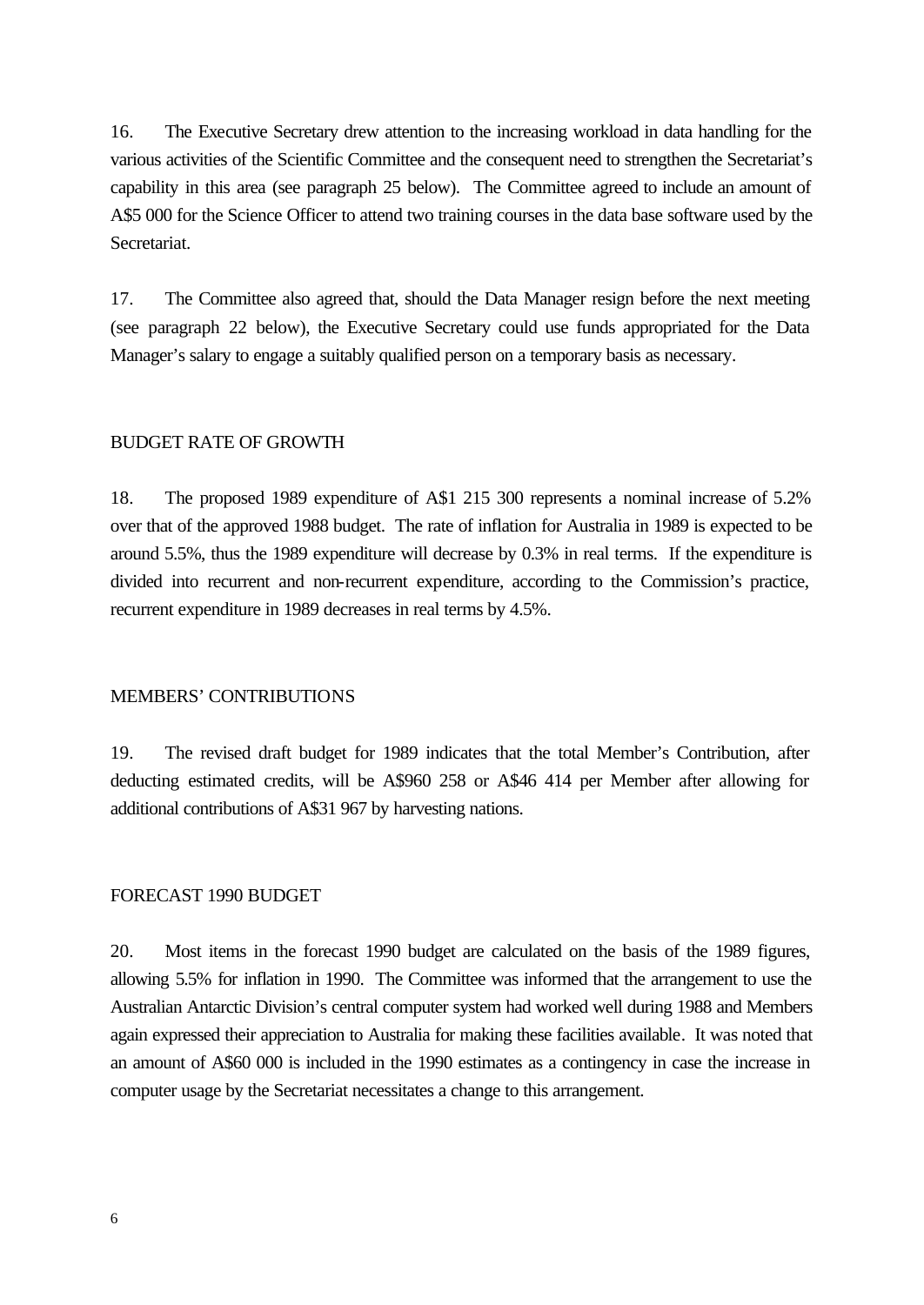#### SECRETARIAT STAFFING

21. The Commission in 1986 decided, '… before seeking applications for future vacancies in the professional staff, the Executive Secretary, in consultation with the Chairman of SCAF, should carefully review and, if necessary, revise the job description of the position in question and the level at which the position had originally been graded.' At the last meeting the Executive Secretary was asked to continue to consult with comparable international organisations and with the Australian Government Service with the purpose of ascertaining how best to conduct a review of the levels of the professional positions in the CCAMLR Secretariat and to report to this meeting of the Commission. The Report was distributed as CCAMLR-VII/8.

22. The intention of the present Data Manager to seek a research position resulting in the possibility that he may resign sometime in 1989 had arisen in the Budget discussions. It was agreed that in view of this new development, the review may need to be completed within the next six months in order to avoid disruption to the Scientific Committee's work through having this important position vacant for an extended period.

23. The Committee noted the possibility of assistance from the International Civil Service Commission. It agreed that the Executive Secretary should continue his consultations with his counterpart in the ICSC and, if it proved practical, use the ICSC System to review the professional positions. If there is any cost involved he should consult the Chairman of SCAF and the Chairman of the Commission before proceeding.

24. One representative reported the high level of satisfaction expressed by the Fish Stock Assessment Working Group with the work of the Secretariat, particularly the Data Manager, in preparing the data and analyses for its meeting this year. He asked whether, as a consequence of the existing incumbent's efforts, data management in the Secretariat could in future be as successfully undertaken by a person less highly qualified. If so, then the post might be down-graded.

25. The Executive Secretary thought not. He drew attention to discussions during recent sessions of the Scientific Committee meeting which clearly demonstrated that the workload in data management would continue to increase both in quantity and complexity. Up to this time the work of the Data Manager had been associated mainly with fin fish, reflecting the emphasis of the Commission and the Scientific Committee. The Committee is now extending its attention into consideration of krill and squid stocks and is moving into the data handling phase in its development of the ecosystem monitoring program. It is more likely that there will be a need to strengthen the data handling capability of the Secretariat rather than weaken it.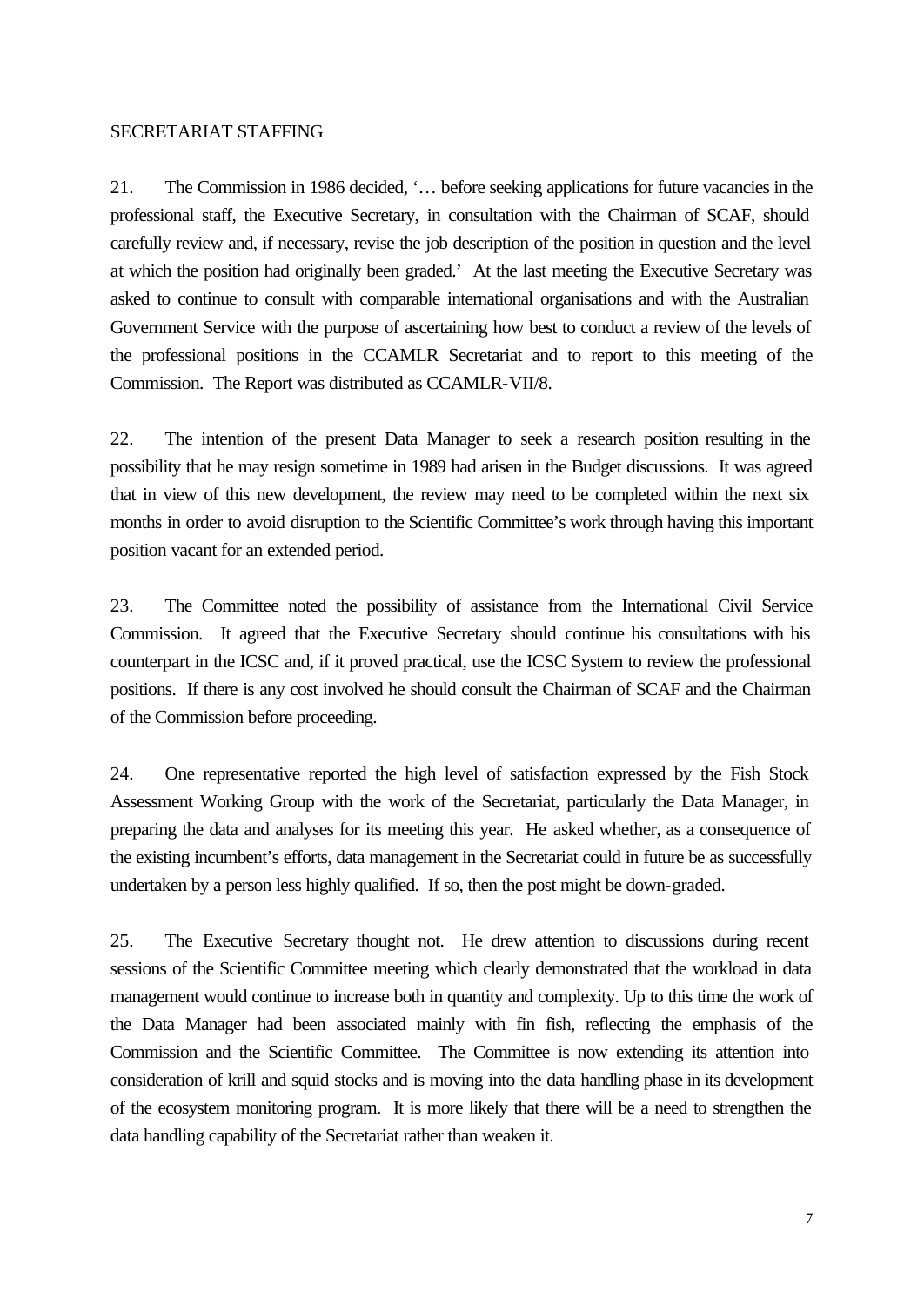## EXECUTIVE SECRETARY

26. At its last meeting the Commission agreed on a procedure to be followed to select a new Executive Secretary should the position become vacant. The Executive Secretary was asked to prepare a draft advertisement for consideration at this meeting. A draft was circulated for the consideration of Members. The following draft advertisement was adopted for approval by the Commission:

## ' EXECUTIVE SECRETARY OF CCAMLR

The Commission for the Conservation of Antarctic Marine Living Resources invites applications for the position of Executive Secretary (CCAMLR).

CCAMLR is an international organisation with headquarters in Hobart, Australia, responsible for giving effect to the objectives and principles of a convention which provides for the conservation, including rational use, of marine living resources in waters adjacent to Antarctica.

The Executive Secretary, assisted by a small secretariat, is responsible for providing scientific and administrative support to the Commission and Scientific Committee.

Applicants must be citizens of Member States of CCAMLR [list].

The Commission, in its selection process, shall be guided by the following criteria:

- (a) familiarity with Antarctic affairs;
- (b) experience or detailed knowledge of the operations of international, intergovernmental organisations;
- (c) demonstration of a high level of managerial experience and proven competence, in such areas as:
	- the selection and supervision of administrative, technical and scientific staff;
	- the preparation of financial budgets and the management of expenditures;
	- the organisation of meetings and provision of secretariat support for high level committees;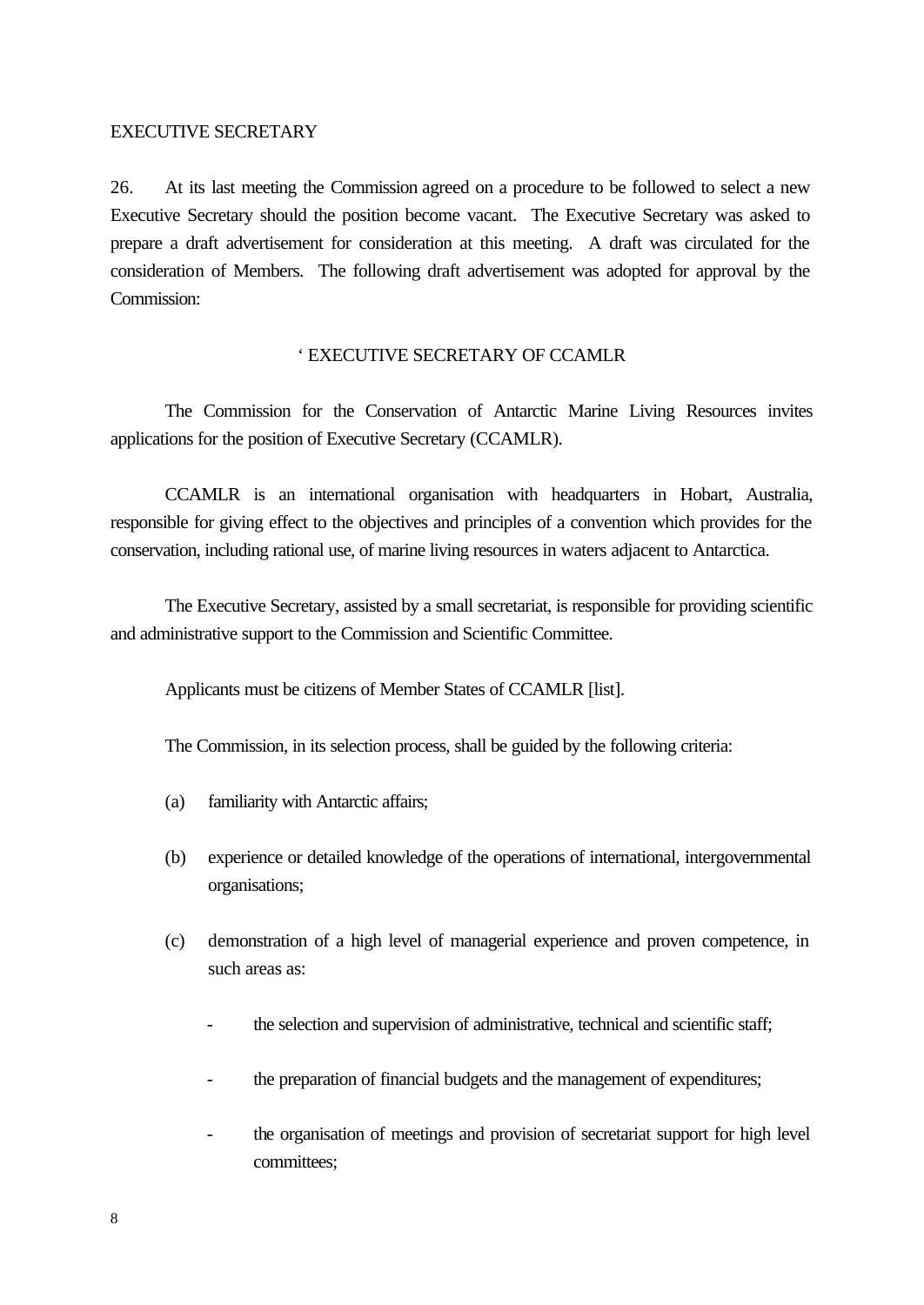- (d) tertiary qualifications;
- (e) language qualifications.

The appointment shall be for a term of four years with the possibility of renewal. The post is graded at D1 on the UN scale. (Present salary is in the range of US\$00000 to US\$00000 pa net). Allowances are based on the UN system and include removal costs, installation grant, repatriation allowances, home leave allowance every two years, social security and children education benefits.

Applications, marked personal and confidential, should be sent to reach the following address by [date]:

The Chairman of the Commission **CCAMLR** 25 Old Wharf Hobart Tasmania 7000 Australia

A copy of the staff regulations and further particulars can be obtained by writing to the ccamlr Secretariat at the above address.'

The SCAF noted the fact that the current term of the incumbent Executive Secretary will expire on 30 June, 1990. It was therefore felt necessary that this matter be brought to the notice of the Commission.

## EXECUTIVE SECRETARY'S STUDY OF SPECIFIC EXPENDITURE ITEMS

27. At the Commission's Sixth Meeting, the Delegation of the USSR raised a number of points for examination with a view to achieving reductions in expenditure. The Executive Secretary's report on these points was circulated to members for comment in February. Four Members responded: Argentina, EEC, South Africa and the UK. A paper containing the Report and the response was distributed as (CCAMLR-VII/7).

28. Several delegations expressed their satisfaction with the analysis and the conclusions presented in the Report. The broad agreement in the responses was noted and the Chairman invited further comments on each of the points. The discussions are summarised below.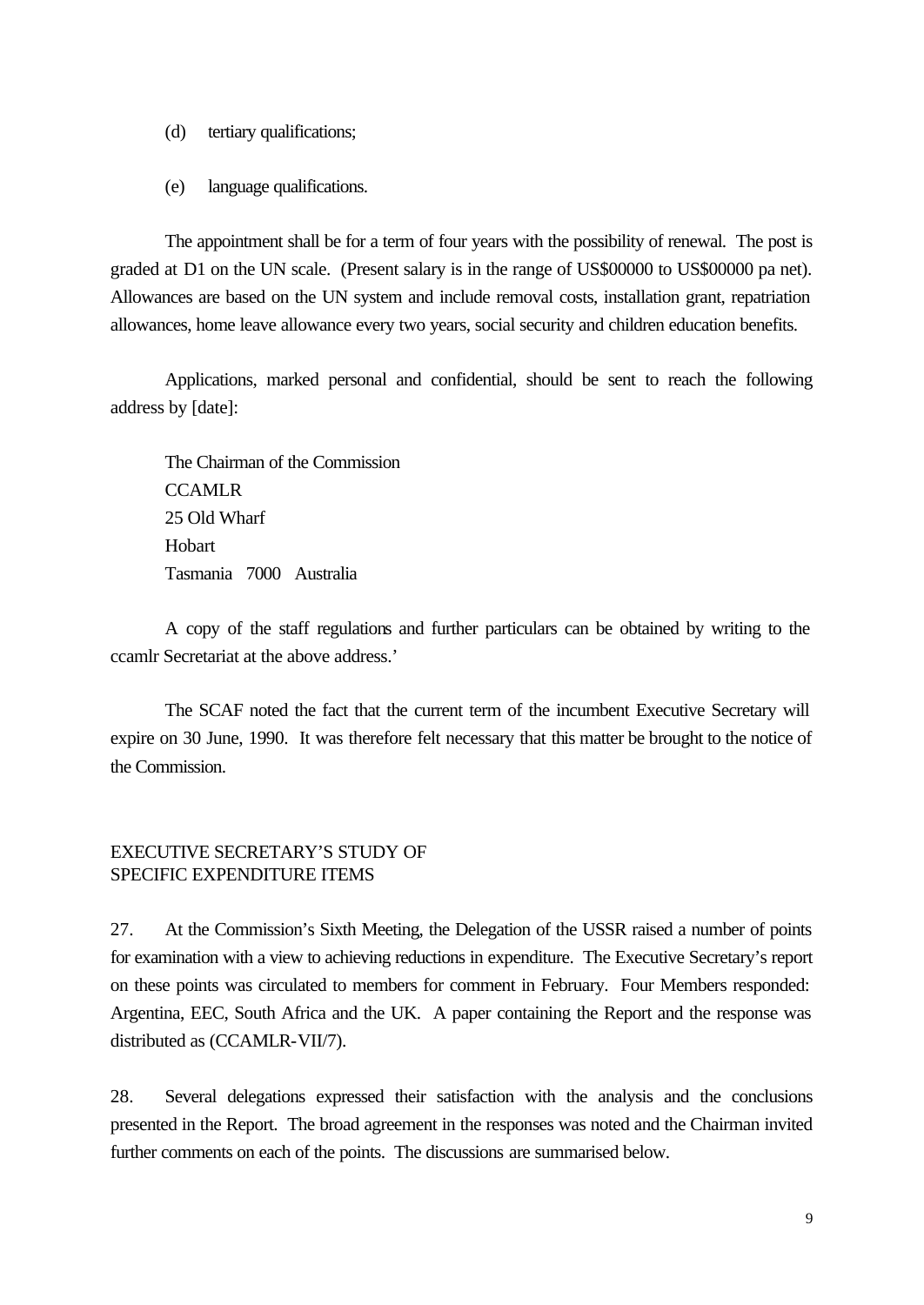- (i) Distribution of documents it was noted that considerable economy was being observed in new procedures for the distribution of documents. It was emphasised that greater use should be made of executive summaries and procedures should be kept under review.
- (ii) Broad application of Rule  $34(b) it$  was agreed that the steps taken in response to point (i) were likely to achieve the desired reduction in document handling and that it was not necessary to pursue this point any further.
- (iii) Number and duration of working group meetings such meetings are needed to prepare advice on specific subjects. Their frequency and duration should be judged case by case, but sufficient time should always be allowed to enable the meeting to adequately deal with its subject.
- (iv) Timing and location of meetings of the Commission the Committee agreed that it was essential for the Commission to meet annually. The need to increase international awareness of the principles of the Convention and the work of CCAMLR was recognised and it was agreed that, to hold meetings of the Commission away from Hobart periodically, could contribute to meeting this need. The convention already provides for such a possibility, if a definite proposal is received. However, it was recognised that there are practical difficulties, especially with regard to the preparatory meetings held immediately before the Commission Meeting. It was agreed to continue to hold the Commission's meeting in Hobart for the time being.
- (v) Contracting of translation services in French, Spanish and Russian speaking countries – the Executive Secretary is to continue to gather information on this matter, but in the meantime is to proceed with plans already under way to improve the efficiency by developing a translation capability in the Secretariat (see paragraph 15 above).

29. In discussing the provision of translation services some delegations also raised questions concerning interpreting. The Executive Secretary outlined the tendering procedures followed by the Secretariat in obtaining these services and gave details of the tenders received in 1988. The Australian representative stated that he had been involved in discussions with the organisations involved and was aware of the thorough investigation that the Executive Secretary had carried out before deciding which organisation should be awarded the contract.

30. The New Zealand Delegate explained to Members that he had investigated the translation and interpreting services available in the South Pacific region for meetings of the Antarctic minerals